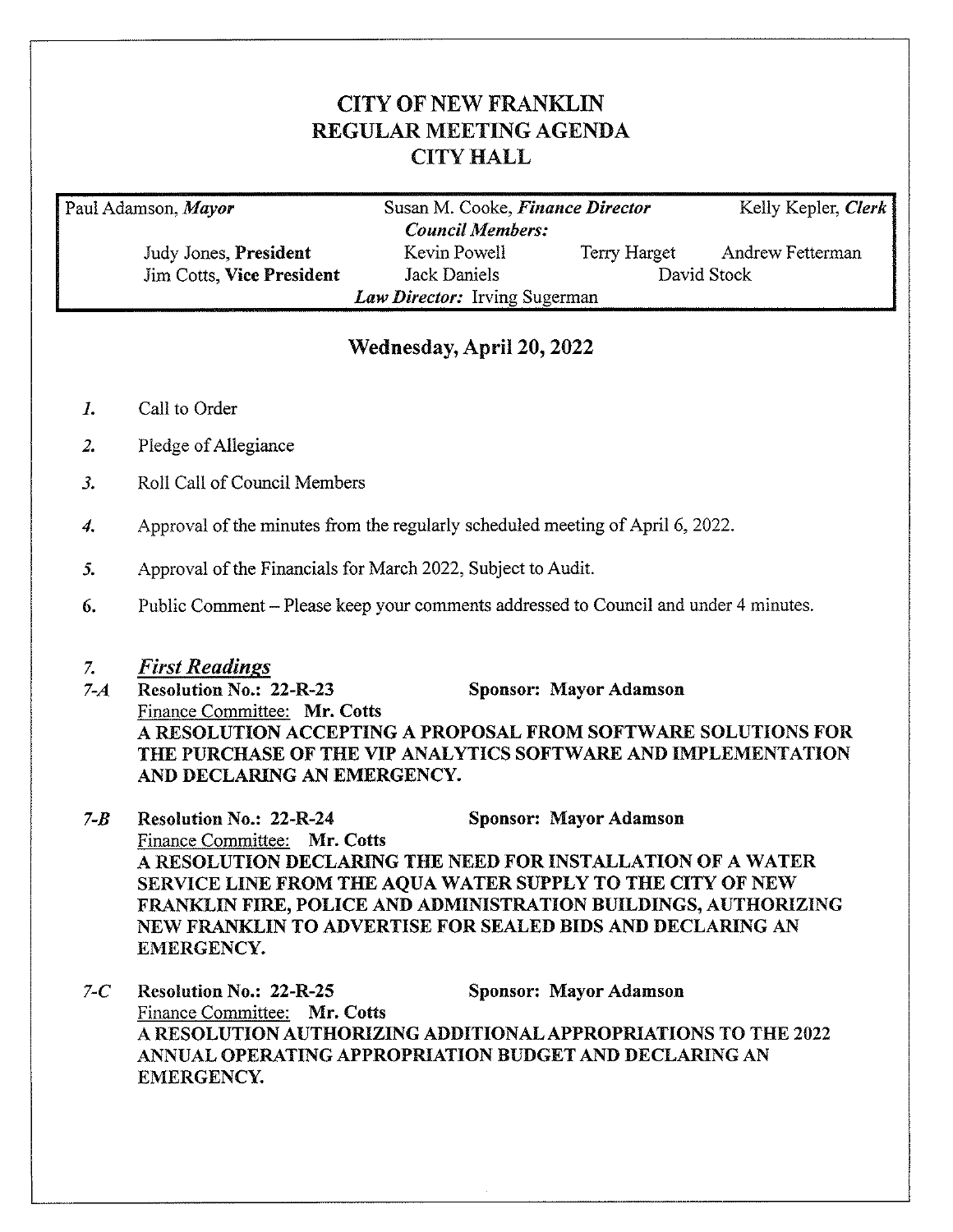- Sponsor: Mayor Adamson  $7 - D$ **Resolution No.: 22-R-26** Finance Committee: Mr. Cotts A RESOLUTION AUTHORIZING AN ADVANCE FROM THE GENERAL FUND TO THE PARKS AND RECREATION CAPITAL PROJECTS FUND (2043) AND DECLARING AN EMERGENCY.
- Sponsor: Mayor Adamson  $7-E$ **Resolution No.: 22-R-27** Finance Committee: Mr. Cotts A RESOLUTION AUTHORIZING THE TRANSFER OF FUNDS FROM THE PARKS AND RECREATION FUND TO THE PARKS AND RECREATION CAPITAL PROJECTS FUND AND DECLARING AND EMERGENCY.
- **Second Readings** 8.
- **Third Readings**  $9<sub>1</sub>$
- **Pending Legislation** 10.
- Mayor's Report  $II.$
- 12. Finance Report
- $13.$ Old Business
- New Business 14.
- 15. Public Questions and Answers on Issues Raised at Meeting
- **Executive Session** 16.
- 17. Adjournment

**Next Council Meeting** May 4, 2022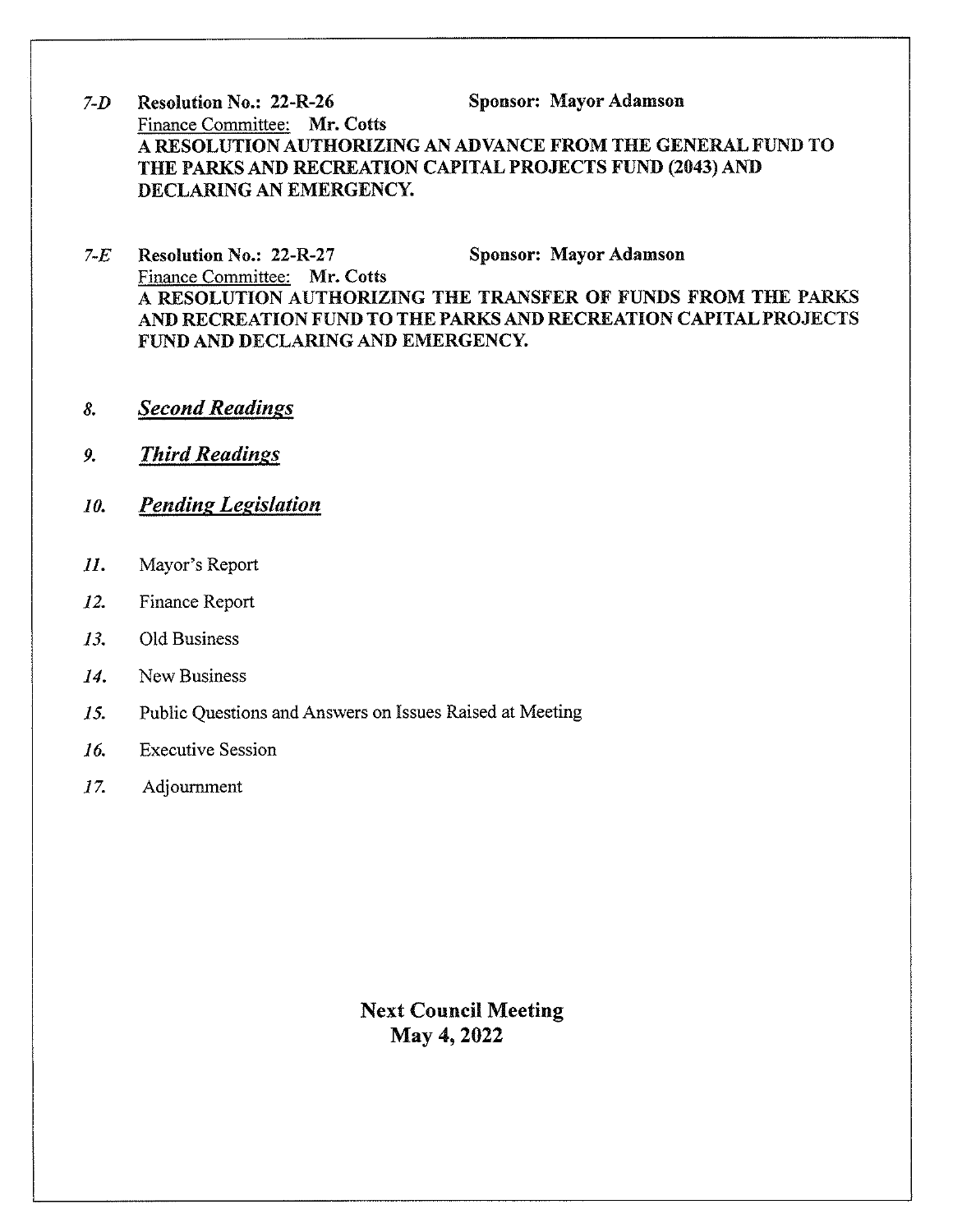| <b>RESOLUTION NO:</b> | $22 - R - 23$        |
|-----------------------|----------------------|
| <b>SPONSOR:</b>       | <b>MAYOR ADAMSON</b> |
| INTRODUCED:           | APRIL 20, 2022       |

# **A RESOLUTION ACCEPTING A PROPOSAL FROM SOFTWARE SOLUTIONS FOR THE PURCHASE OF THE VIP ANALYTICS SOFTWARE AND IMPLEMENTATION AND DECLARING AN EMERGENCY.**

WHEREAS, the City of New Franklin utilizes VIP finance software and would benefit from the expanded features of the VIP Analytics software; and

WHEREAS, Software Solutions has submitted a proposal for installation and implementation of the VIP Analytics software in the amount of Fourteen Thousand, Five Hundred and 00/100 Dollars (\$14,500.00); and

WHEREAS, Council now wishes to authorize and direct the Mayor to accept the proposal from Software Solutions.

# **NOW, THEREFORE, BE IT RESOLVED BY THE COUNCIL OF THE CITY OF NEW FRANKLIN, COUNTY OF SUMMIT, AND STATE OF OHIO, THAT**:

#### **SECTION ONE:**

The Mayor is hereby authorized and directed to execute all documents necessary to accept the proposal of Software Solutions for the purchase of VIP Analytics software and implementation according to the terms and conditions set forth in the proposal attached hereto as Exhibit A and incorporated by reference herein.

#### **SECTION TWO:**

The City of New Franklin finds and determines that all formal actions of this Council concerning and relating to the adoption of this Resolution were taken in open meetings of this Council and any deliberation of this Council and any other Committees that resulted in those formal actions were in meetings open to the public, in compliance with all legal requirements.

#### **SECTION THREE:**

Council declares this to be an emergency immediately necessary for the preservation of the public peace, health, safety and welfare of the citizens of New Franklin as implementation will take time and the software will be used in this year's budget process. Provided that this legislation receives the affirmative vote of two-thirds of the members elected or appointed to Council, it shall take effect and be in force immediately upon its passage and approval by the Mayor; otherwise, it shall take effect and be in force at the earliest time allowed by law.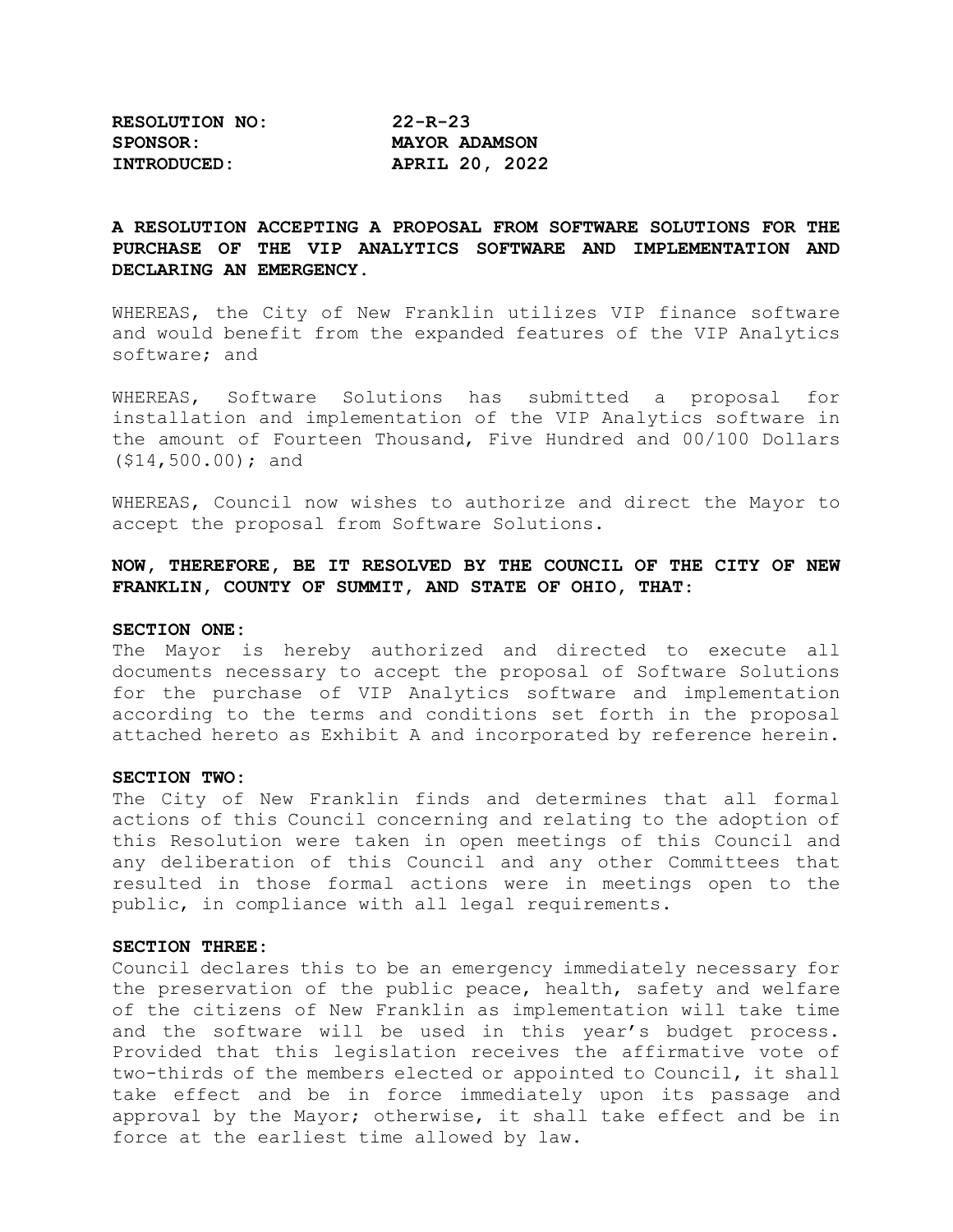ADOPTED:\_\_\_\_\_\_\_\_\_\_\_\_\_\_\_\_\_\_\_

| Kelly Kepler, Clerk                |        |       | $22 - R - 23$ | Judy Jones, President |  |
|------------------------------------|--------|-------|---------------|-----------------------|--|
|                                    |        |       |               |                       |  |
| Paul F. Adamson, Mayor             |        |       |               |                       |  |
|                                    |        |       |               |                       |  |
| ON ROLL CALL: Cotts                | Harget | Jones | Daniels       | Fetterman<br>Powell   |  |
|                                    | Stock  |       |               |                       |  |
| Publications on <b>Figure 2013</b> |        |       | and           |                       |  |
|                                    |        |       |               |                       |  |

Kelly Kepler, Clerk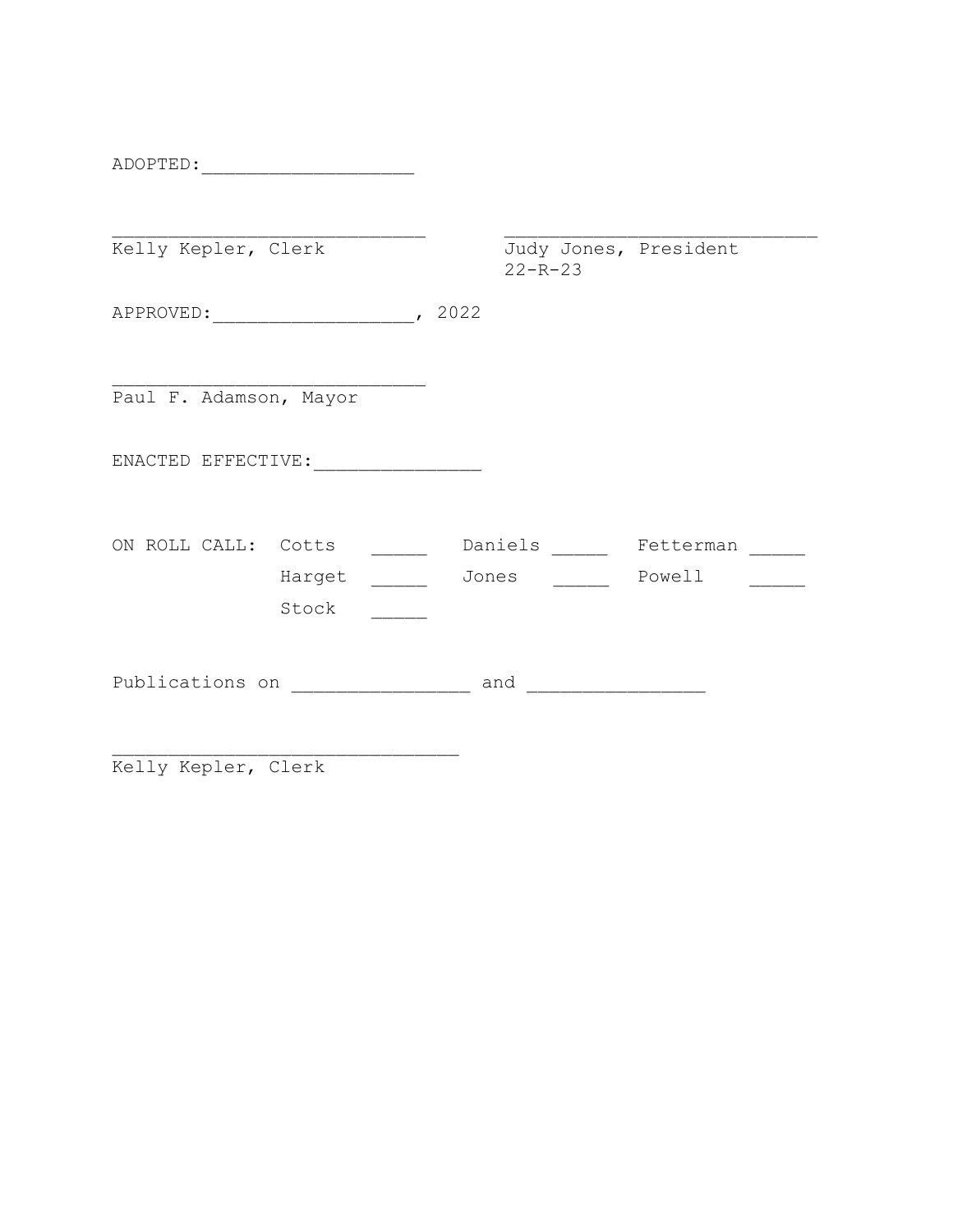

# New Franklin VIP Analytics

#### Prepared For:

 $\omega^{\mu}$ 

New Franklin, City of

**Susan Cooke** 5611 Manchester Road New Franklin, OH 44319

P: (330) 882-4324 E: scooke@newfranklin.org Prepared by:

**Software Solutions Kevin Nye** 8534 Yankee Street, Suite 2B Dayton, OH 45458

#### P: 513.932.6667 E: knye@mysoftwaresolutions.com

# Quote

Date Issued: 04.11.2022 Expires: 07.08.2022

| \$5,000.00  |
|-------------|
|             |
| \$3,500.00  |
| \$2,500.00  |
| \$3,500.00  |
| \$14,500.00 |
| \$14,500.00 |
|             |

| Quote Summary             |        | Amount      |
|---------------------------|--------|-------------|
| Software & Implementation |        | \$14,500.00 |
|                           | Total: | \$14,500.00 |

# **Notes**

Software prices quoted are valid for 90 days.

All projects require 10% down at time of order.

Software Assurance maintenance and support annual fees will increase by \$2,900 and will be pro-rated the first year to match your current annual maintenance schedule.

VIP Analytics includes base installation and configuration of standard templates for VIP Budgeting, Reporting and Console.

Analytics Excel Designer and Publisher are not included in this quote but can be quoted and added at any time.

Additional services can be quoted on a per project basis. Scope document available at client request.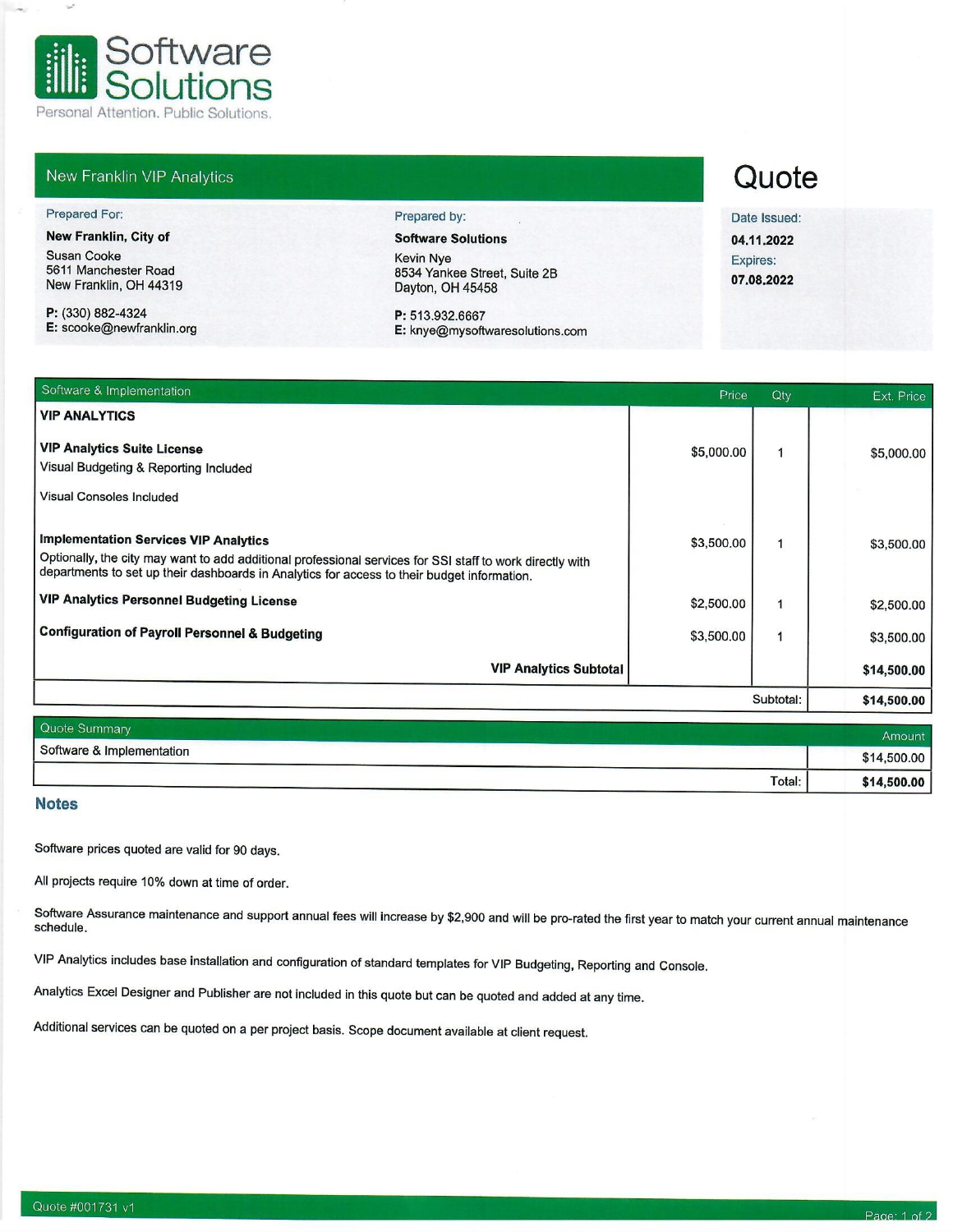

# Acceptance

 $\mathcal{L}^{\text{eq}}$ 

| <b>Printed Name:</b>   |  |
|------------------------|--|
| Signature:             |  |
| Title:                 |  |
| <b>Purchase Date:</b>  |  |
| Purchase Order Number: |  |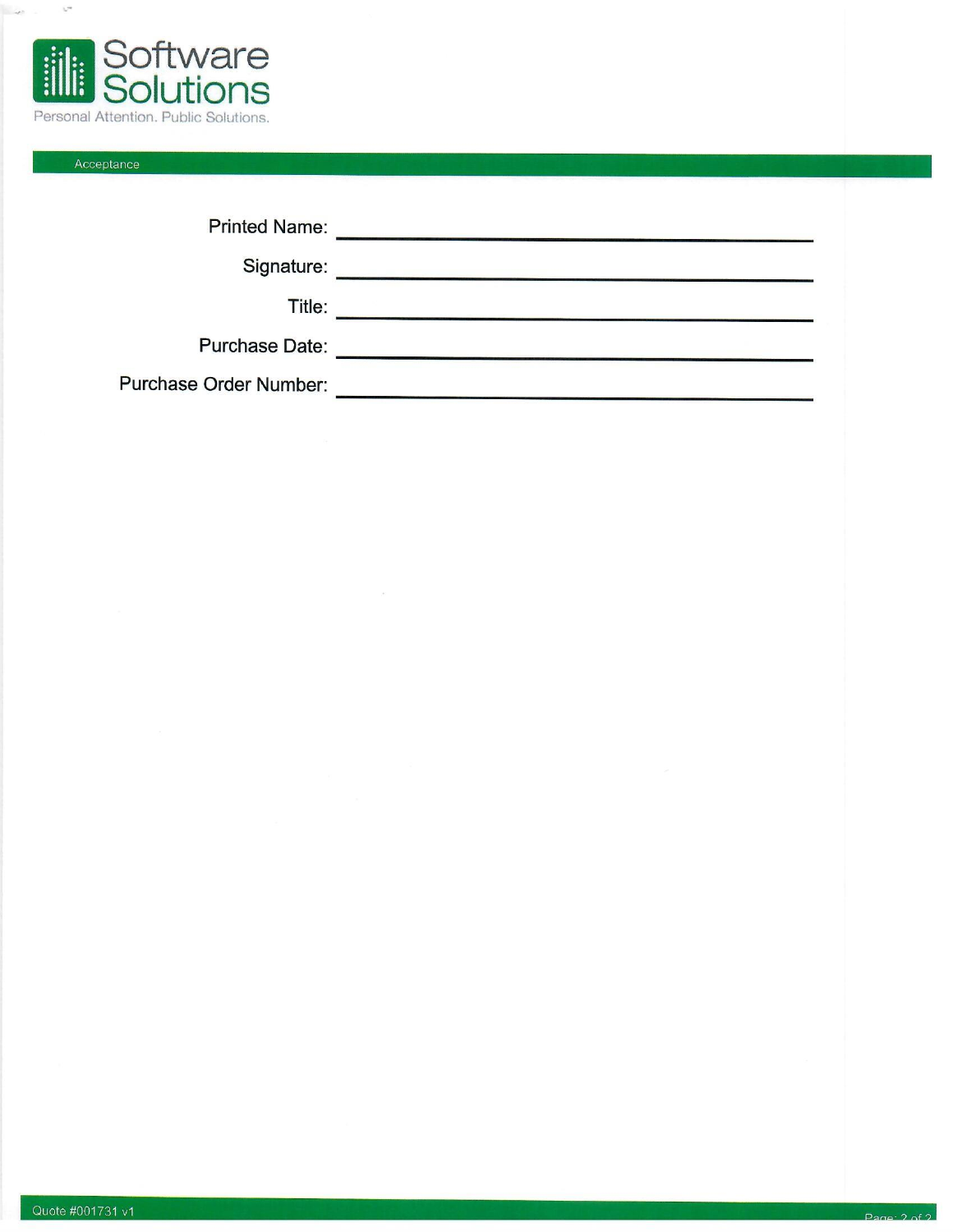| <b>RESOLUTION NO:</b> | $22 - R - 24$        |  |  |
|-----------------------|----------------------|--|--|
| SPONSOR:              | <b>MAYOR ADAMSON</b> |  |  |
| INTRODUCED:           | APRIL 20, 2022       |  |  |

# **A RESOLUTION DECLARING THE NEED FOR INSTALLATION OF A WATER SERVICE LINE FROM THE AQUA WATER SUPPLY TO THE CITY OF NEW FRANKLIN FIRE, POLICE AND ADMINISTRATION BUILDINGS, AUTHORIZING NEW FRANKLIN TO ADVERTISE FOR SEALED BIDS AND DECLARING AN EMERGENCY.**

WHEREAS, there is a need to engage the services of a contractor to do all things necessary to install water service from the Aqua water supply to the New Franklin Fire, Police and Administration Buildings; and

WHEREAS, preliminary cost estimates for this project exceed Fifty Thousand and 00/100 Dollars (\$50,000.00); and

WHEREAS, New Franklin Council deems it to be in the best interest to proceed with taking bids for this project;

# **NOW, THEREFORE, BE IT RESOLVED BY THE COUNCIL OF THE CITY OF NEW FRANKLIN, COUNTY OF SUMMIT, AND STATE OF OHIO, THAT**:

#### **SECTION ONE:**

New Franklin City Council hereby authorizes the Mayor to advertise a notice to bidders in the Akron Beacon Journal once per week for two weeks, requesting bids for the installation of water service from the Aqua water supply to the New Franklin Fire, Police and Administration Buildings.

## **SECTION TWO:**

The City of New Franklin finds and determines that all formal actions of this Council concerning and relating to the adoption of this Resolution were taken in open meetings of this Council and any deliberation of this Council and any other Committees that resulted in those formal actions were in meetings open to the public, in compliance with all legal requirements.

#### **SECTION THREE:**

Council declares this to be an emergency immediately necessary for the preservation of the public peace, health, safety and welfare of the citizens of New Franklin since the taking of bids will delay installation of the water service. Provided that this legislation receives the affirmative vote of two-thirds of the members elected or appointed to Council, it shall take effect and be in force immediately upon its passage and approval by the Mayor; otherwise, it shall take effect and be in force at the earliest time allowed by law.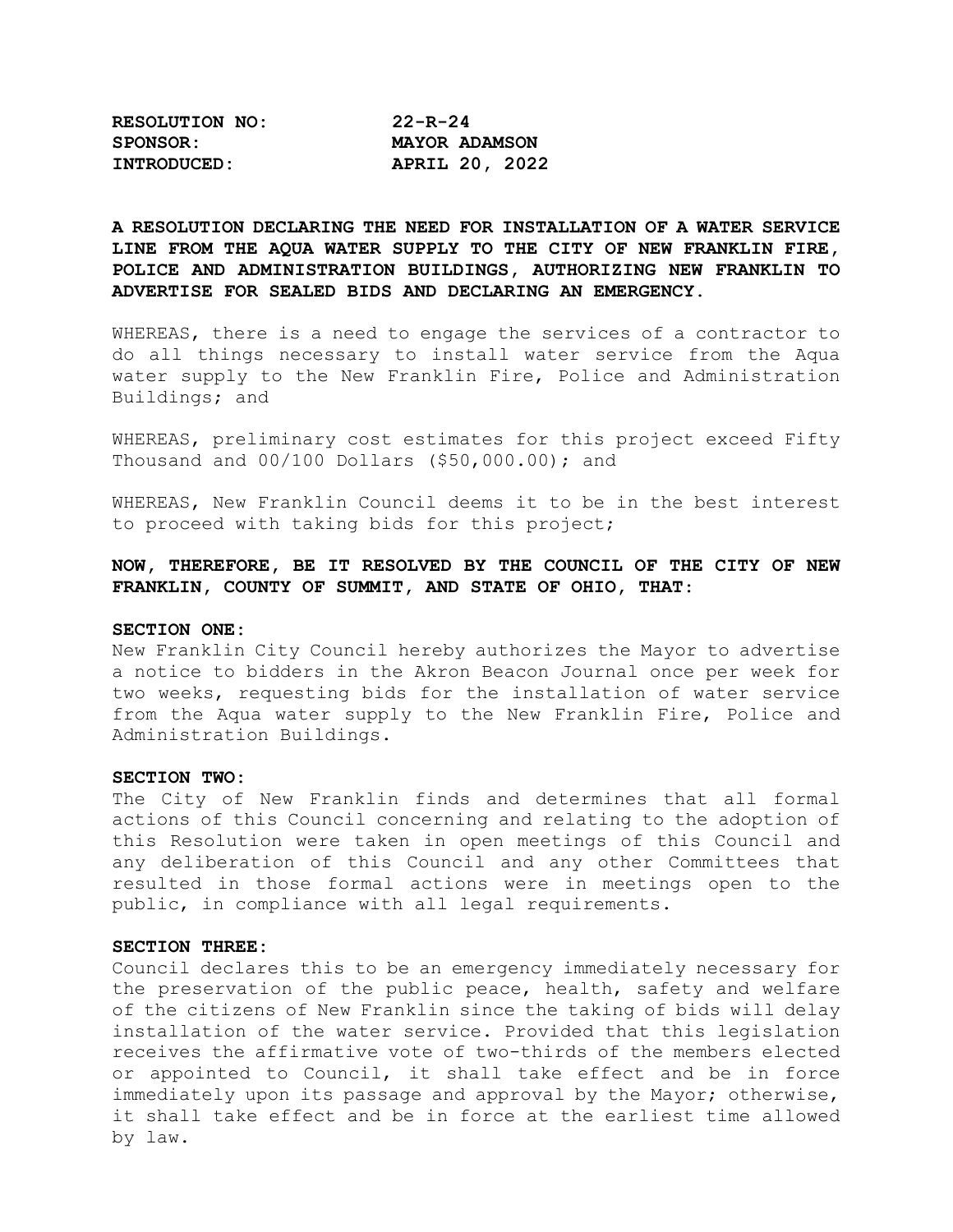ADOPTED:\_\_\_\_\_\_\_\_\_\_\_\_\_\_\_\_\_\_\_

| Kelly Kepler, Clerk           |       | Judy Jones, President<br>$22 - R - 24$ |                     |  |
|-------------------------------|-------|----------------------------------------|---------------------|--|
|                               |       |                                        |                     |  |
| Paul F. Adamson, Mayor        |       |                                        |                     |  |
|                               |       |                                        |                     |  |
| ON ROLL CALL: Cotts<br>Harget | Jones | Daniels                                | Fetterman<br>Powell |  |
| Stock<br>Publications on      |       | and                                    |                     |  |
|                               |       |                                        |                     |  |

\_\_\_\_\_\_\_\_\_\_\_\_\_\_\_\_\_\_\_\_\_\_\_\_\_\_\_\_\_\_\_ Kelly Kepler, Clerk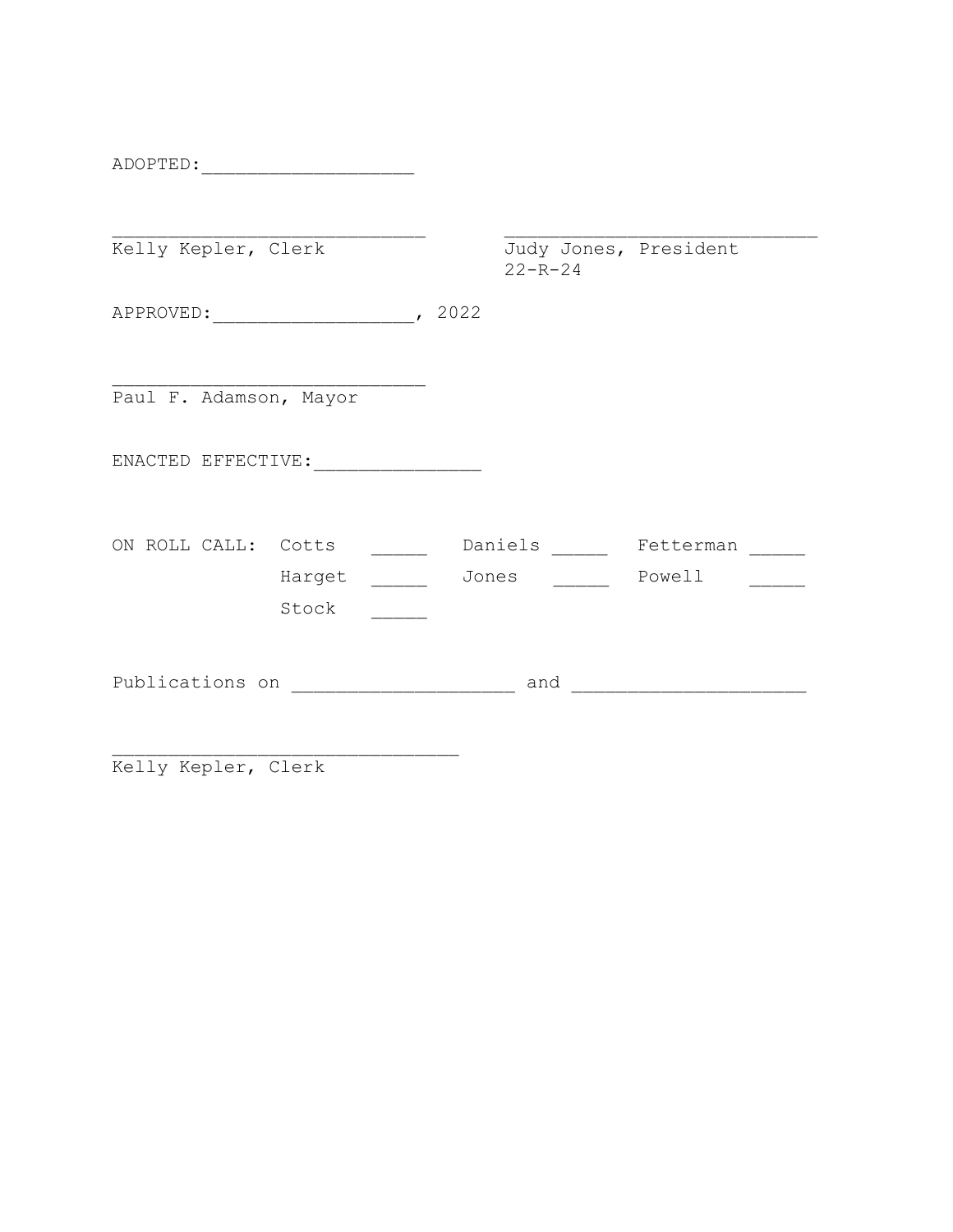**RESOLUTION NO: 22-R-25 SPONSOR: MAYOR ADAMSON INTRODUCED: APRIL 20, 2022**

# **A RESOLUTION AUTHORIZING ADDITIONAL APPROPRIATIONS TO THE 2022 OPERATING APPROPRIATION BUDGET EMERGENCY.**

WHEREAS, the City of New Franklin Council deems it necessary to<br>appropriate additional funds to the Annual Operating additional funds to the Annual Operating Appropriation Budget for 2022 and;

WHEREAS, additional appropriations are necessary for the Parks and Recreation Capital Projects Fund (Fund 2043)for fiscal year 2022 and;

**NOW, THEREFORE, BE IT RESOLVED BY THE COUNCIL OF THE CITY OF NEW FRANKLIN, COUNTY OF SUMMIT, AND STATE OF OHIO, THAT:**

#### **SECTION ONE:**

The City of New Franklin Council hereby authorizes the following additional appropriations for fiscal year 2022:

The amount of \$769,300.00**,** to the Parks and Recreation Capital Project Fund (2043-320-5590 Contractual Services)to cover expenses for the Tennis and Pickleball Courts at George Sisler Memorial Park.

#### **SECTION TWO:**

The City of New Franklin finds and determines that all formal actions of this Council concerning and relating to the adoption of this Resolution were taken in open meetings of this Council and any deliberation of this Council and any other Committees that resulted in those formal actions were in meetings open to the public, in compliance with all legal requirements.

#### **SECTION THREE:**

Council declares this to be an emergency immediately necessary for the preservation of the public peace, health, safety and welfare of the citizens of New Franklin as Council approved the bid award by Resolution 22-R-12. Provided that this legislation receives the affirmative vote of two-thirds of the members elected or appointed to Council, it shall take effect and be in force immediately upon its passage and approval by the Mayor; otherwise, it shall take effect and be in force at the earliest time allowed by law.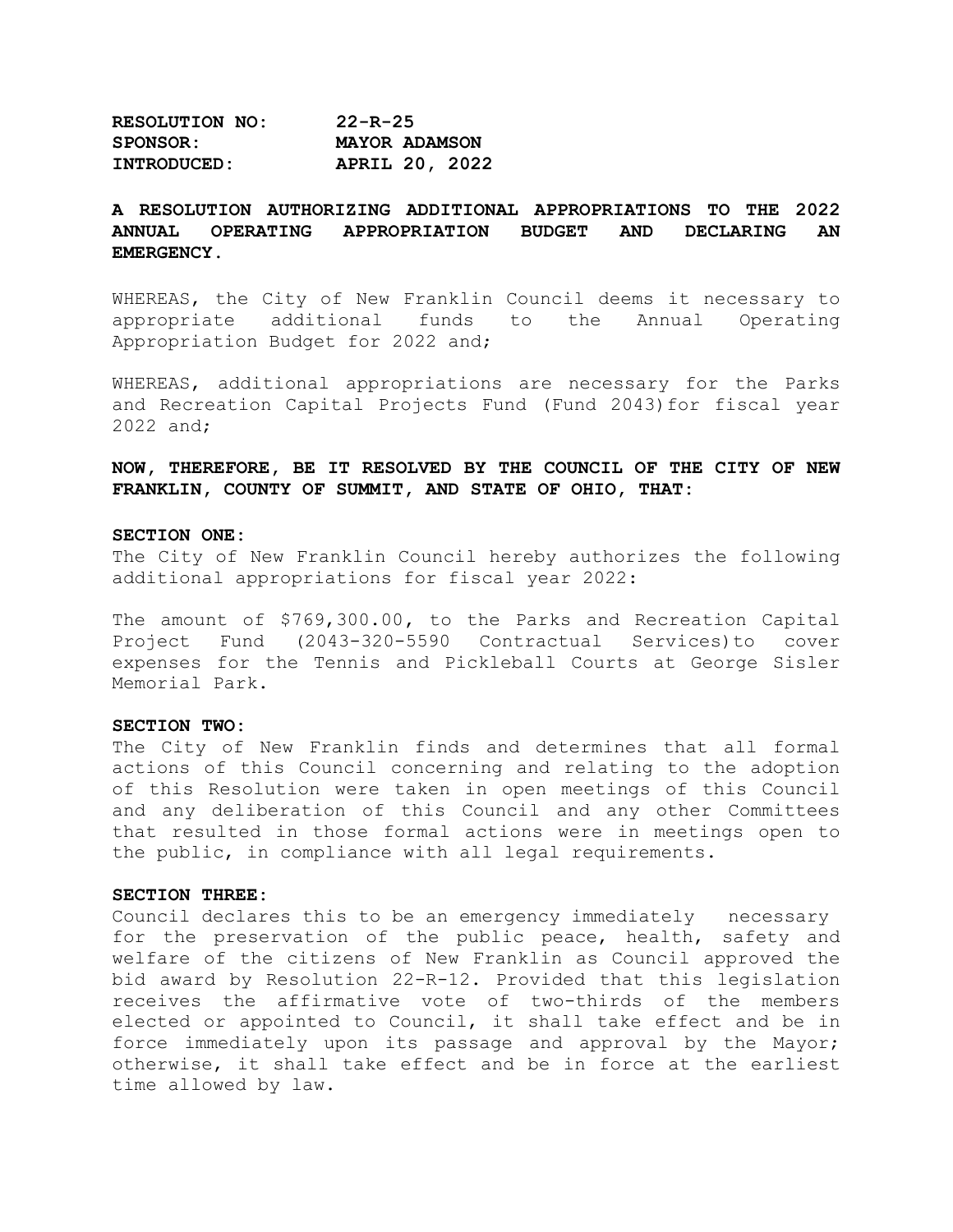| ADOPTED:<br>$\sim$ $\sim$ |  |
|---------------------------|--|
|                           |  |

| Kelly Kepler, Clerk    |                                                                       | Judy Jones, President<br>$22 - R - 25$ |                      |
|------------------------|-----------------------------------------------------------------------|----------------------------------------|----------------------|
| APPROVED:              |                                                                       |                                        |                      |
| Paul F. Adamson, Mayor |                                                                       |                                        |                      |
| ENACTED EFFECTIVE:     |                                                                       |                                        |                      |
| ON ROLL CALL: Cotts,   | <u>and the state of the state</u><br>Fetterman, . Powell, .<br>Stock, | Harget, .                              | Jones, .<br>Daniels, |

\_\_\_\_\_\_\_\_\_\_\_\_\_\_\_\_\_\_\_\_\_\_\_\_\_\_\_\_ Kelly Kepler, Clerk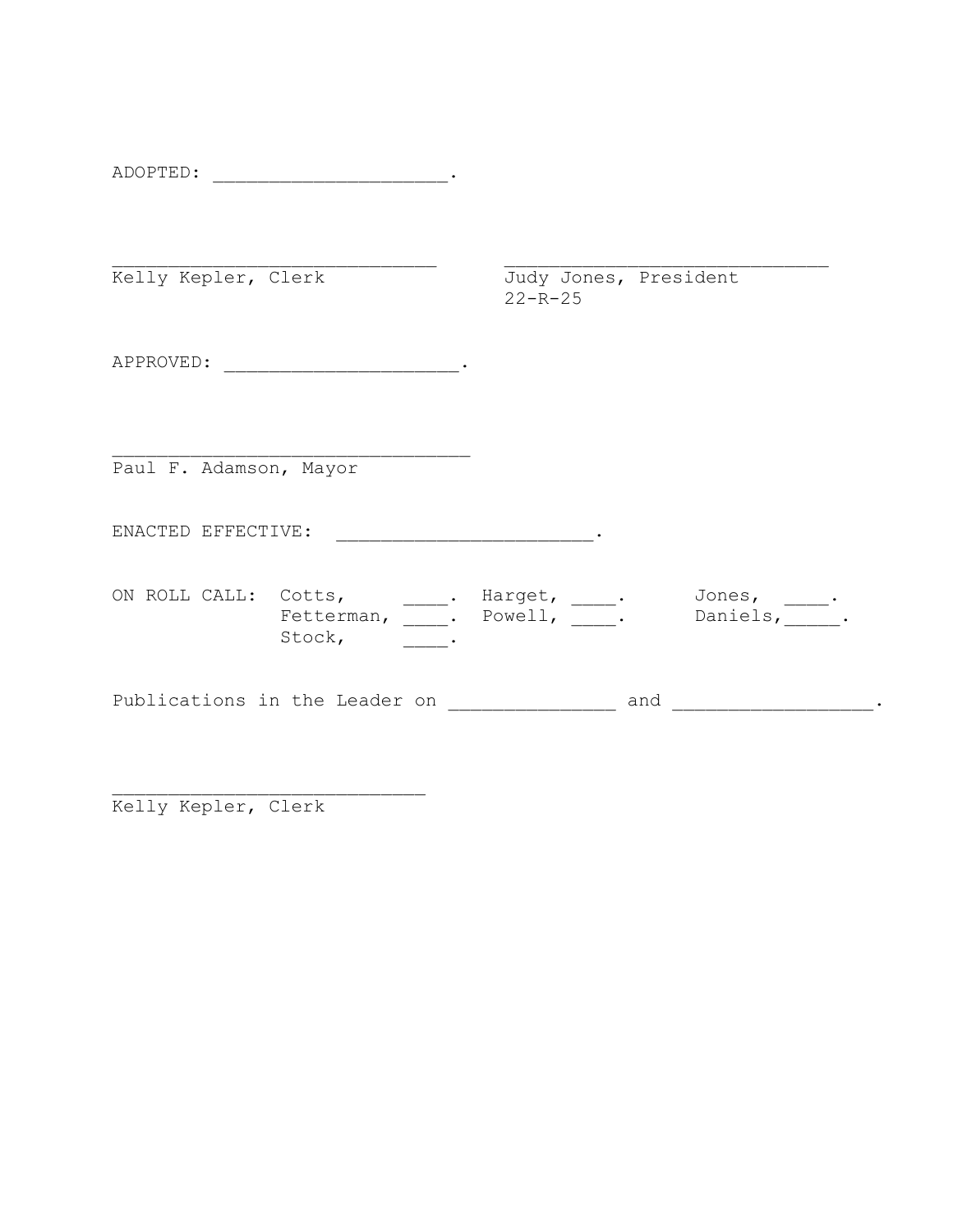| <b>RESOLUTION NO:</b> | $22 - R - 26$        |  |  |
|-----------------------|----------------------|--|--|
| <b>SPONSOR:</b>       | <b>MAYOR ADAMSON</b> |  |  |
| <b>INTRODUCED:</b>    | APRIL 20, 2022       |  |  |

# **A RESOLUTION AUTHORIZING AN ADVANCE FROM THE GENERAL FUND TO THE PARKS AND RECREATION CAPITAL PROJECTS FUND (2043) AND DECLARING AN EMERGENCY.**

WHEREAS, the City of New Franklin Council deems it necessary to advance funds from the General Fund to the Parks and Recreation Capital Projects Fund for the Tennis and Pickleball Courts at George Sisler Memorial Park, and;

WHEREAS, the City of New Franklin Council desires that the advance be reimbursed by yearly returns of said advance from the Parks and Recreation Fund, and;

**NOW, THEREFORE, BE IT RESOLVED BY THE COUNCIL OF THE CITY OF NEW FRANKLIN, COUNTY OF SUMMIT, AND STATE OF OHIO, THAT:**

## **SECTION ONE:**

The City of New Franklin Council hereby authorizes the following advance of funds:

From the General Fund (1000-790-5920 Advances Out) to the Parks and Recreation Capital Project Fund (2043-000-4941 Advances In) in the amount of \$619,300.00.

#### **SECTION TWO:**

Advance returns to the General Fund will be made by yearly installments from the Parks and Recreation Fund in the amount of \$75,000.

## **SECTION THREE:**

The City of New Franklin finds and determines that all formal actions of this Council concerning and relating to the adoption of this legislation were taken in open meetings of this Council and any deliberation of this Council and any other Committees that resulted in those formal actions were in meetings open to the public, in compliance with all legal requirements.

#### **SECTION FOUR:**

Council declares this to be an emergency immediately necessary for the preservation of the public peace, health,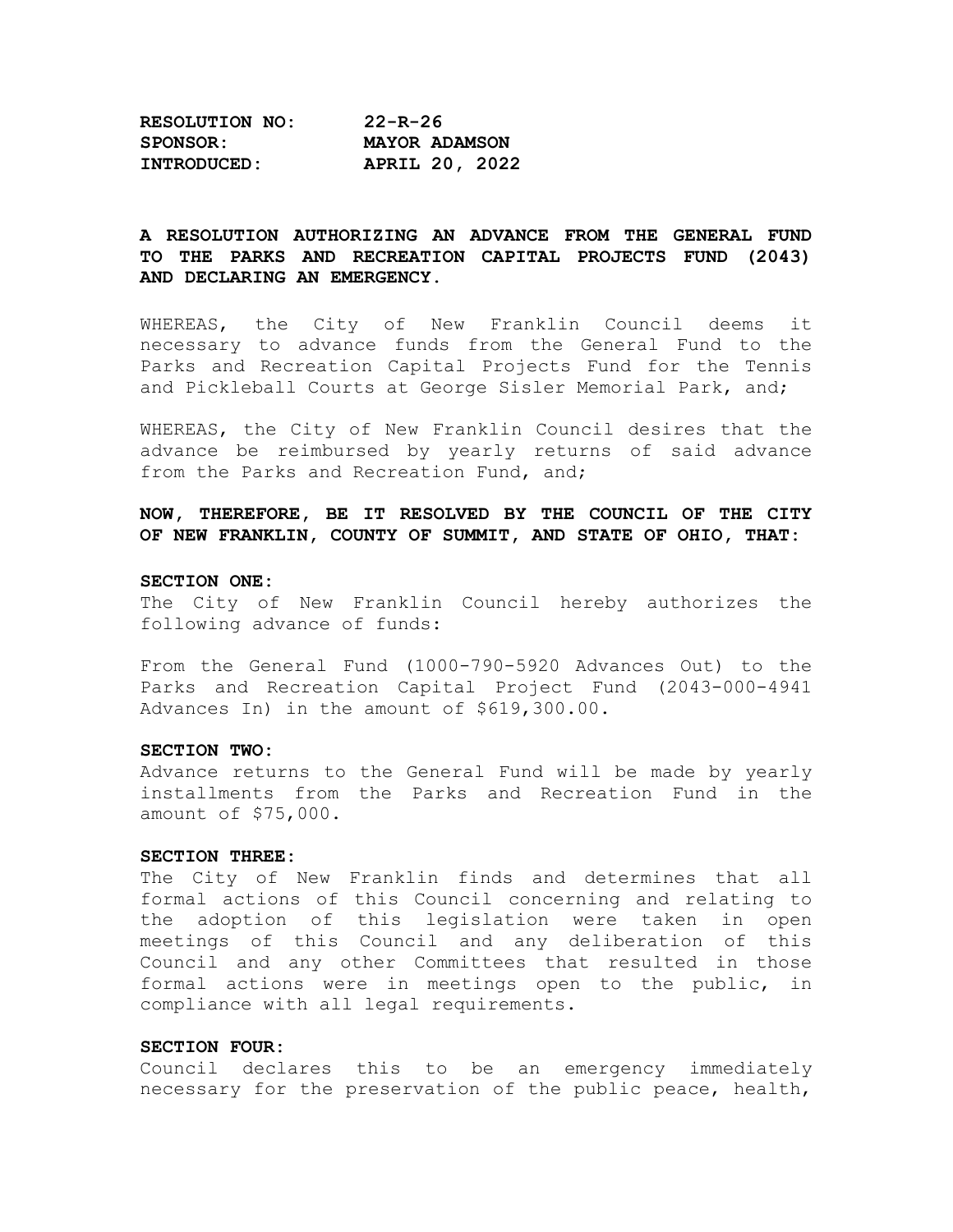safety and welfare of the citizens of New Franklin as Council approved the bid award by Resolution 22-R-12. Provided that this legislation receives the affirmative vote of two-thirds of the members elected or appointed to Council, it shall take effect and be in force immediately upon its passage and approval by the Mayor; otherwise, it shall take effect and be in force at the earliest time allowed by law.

ADOPTED: \_\_\_\_\_\_\_\_\_\_\_\_\_\_\_\_\_\_.

\_\_\_\_\_\_\_\_\_\_\_\_\_\_\_\_\_\_\_\_\_\_\_\_\_\_\_\_\_ \_\_\_\_\_\_\_\_\_\_\_\_\_\_\_\_\_\_\_\_\_\_\_\_\_\_\_\_\_ Kelly Kepler, Clerk Judy Jones, President

 $22 - R - 26$ 

APPROVED: \_\_\_\_\_\_\_\_\_\_\_\_\_\_\_\_\_\_.

\_\_\_\_\_\_\_\_\_\_\_\_\_\_\_\_\_\_\_\_\_\_\_\_\_\_\_\_\_\_\_\_ Paul F. Adamson, Mayor

ENACTED EFFECTIVE: \_\_\_\_\_\_\_\_\_\_\_\_\_\_\_\_\_\_\_\_.

ON ROLL CALL: Cotts, \_\_\_\_\_. Harget, \_\_\_\_. Jones, \_\_\_\_. Fetterman, \_\_\_\_. Powell, \_\_\_\_. Daniels, \_\_\_\_\_. Stock,  $\qquad \qquad \boxed{\qquad \qquad}$ .

Publications in the Leader on \_\_\_\_\_\_\_\_\_\_\_\_\_\_\_\_\_\_\_ and

\_\_\_\_\_\_\_\_\_\_\_\_\_\_\_\_\_\_\_\_\_\_\_\_\_\_\_\_ Kelly Kepler, Clerk

 $\frac{1}{2}$  ,  $\frac{1}{2}$  ,  $\frac{1}{2}$  ,  $\frac{1}{2}$  ,  $\frac{1}{2}$  ,  $\frac{1}{2}$  ,  $\frac{1}{2}$  ,  $\frac{1}{2}$  ,  $\frac{1}{2}$  ,  $\frac{1}{2}$  ,  $\frac{1}{2}$  ,  $\frac{1}{2}$  ,  $\frac{1}{2}$  ,  $\frac{1}{2}$  ,  $\frac{1}{2}$  ,  $\frac{1}{2}$  ,  $\frac{1}{2}$  ,  $\frac{1}{2}$  ,  $\frac{1$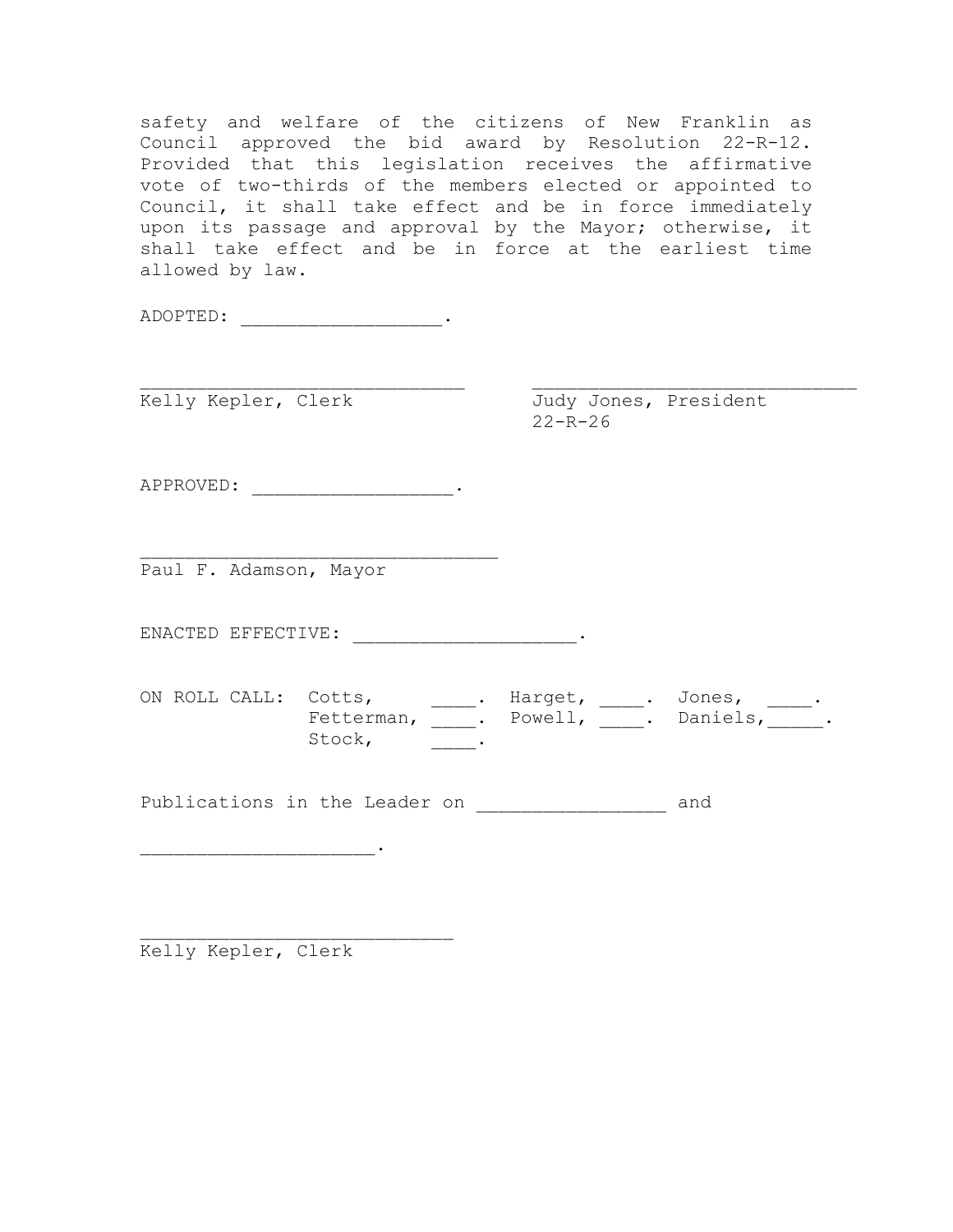| <b>RESOLUTION NO:</b> | $22 - R - 27$         |  |  |
|-----------------------|-----------------------|--|--|
| <b>SPONSOR:</b>       | <b>MAYOR ADAMSON</b>  |  |  |
| INTRODUCED:           | <b>APRIL 20, 2022</b> |  |  |

# **A RESOLUTION AUTHORIZING THE TRANSFER OF FUNDS FROM THE PARKS AND RECREATION FUND TO THE PARKS AND RECREATION CAPITAL PROJECTS FUND AND DECLARING AND EMERGENCY.**

WHEREAS, the City of New Franklin Council deems it necessary to transfer funds from the Parks and Recreation Fund to the Parks and Recreation Capital Projects Fund and;

**NOW, THEREFORE, BE IT RESOLVED BY THE COUNCIL OF THE CITY OF NEW FRANKLIN, COUNTY OF SUMMIT, AND STATE OF OHIO, THAT:**

#### **SECTION ONE:**

The City of New Franklin Council hereby authorizes the following transfer of funds:

From the Parks and Recreation Fund (2041-320-5998 Transfers Out) to the Parks and Recreation Capital Projects Fund (2041-000-4931 Transfers In)in the amount of \$150,000.00.

#### **SECTION TWO:**

The City of New Franklin finds and determines that all formal actions of this Council concerning and relating to the adoption of this legislation were taken in open meetings of this Council and any deliberation of this Council and any other Committees that resulted in those formal actions were in meetings open to the public, in compliance with all legal requirements.

#### **SECTION THREE:**

Council declares this to be an emergency immediately necessary for the preservation of the public peace, health, safety and welfare of the citizens of New Franklin as Council approved the bid award by Resolution 22-R-12. Provided that this legislation receives the affirmative vote of two-thirds of the members elected or appointed to Council, it shall take effect and be in force immediately<br>upon its passage and approval by the Mayor; otherwise, it upon its passage and approval by the Mayor; otherwise, shall take effect and be in force at the earliest time allowed by law.